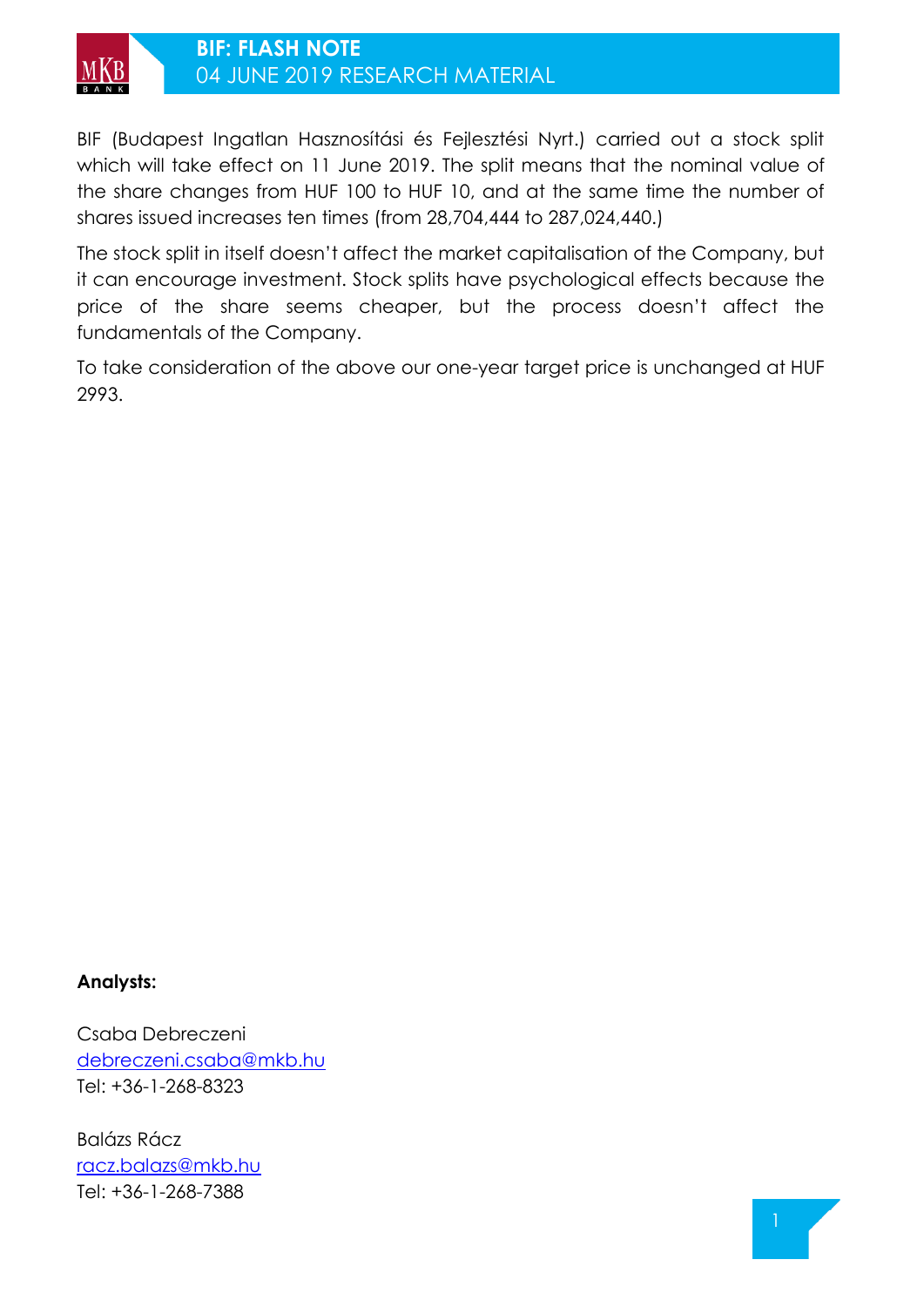

1. This research was prepared by the assignment of Budapest Stock Exchange Ltd. (registered seat: 1054 Budapest, Szabadság tér 7. Platina torony I. ép. IV. emelet; company registration number: 01-10-044764, hereinafter: BSE) under the agreement which was concluded by and between BSE and MKB Bank Ltd. (registered seat: H-1056 Budapest Váci utca 38., company registration number: 01-10-040952, hereinafter: Investment Service Provider)

2. BSE shall not be liable for the content of this research, especially for the accuracy and completeness of the information therein and for the forecasts and conclusions; the Service Provider shall be solely liable for these. The Service Provider is entitled to all copyrights regarding this research/commentary however BSE is entitled to use and advertise/spread it but BSE shall not modify its content.

3. This research shall not be qualified as investment advice specified in Point 9 Section 4 (2) of Act No. CXXXVIII of 2007 on Investment Firms and Commodity Dealers and on the Regulations Governing their Activities. Furthermore, this document shall not be qualified as an offer or call to tenders for the purchase, sale or hold of the financial instrument(s) concerned by the research/commentary.

4. All information used in the publication of this material has been compiled from publicly available sources that are believed to be reliable; however MKB Bank does not guarantee the accuracy or completeness of this material. Opinions contained in this report represent those of the research department of MKB Bank at the time of publication and are subject to change without notice.

5. Past performance is not necessarily a guide to future performance. Forward-looking information or statements in this report contain information that is based on assumptions, forecasts of future results, estimates of amounts not yet determinable, and therefore involve known and unknown risks, uncertainties and other factors which may cause the actual results, performance or achievements of their subject matter to be materially different from current expectations. Investors are advised to assess the nature and risks of the financial instruments and investment services. A well-founded investment decision can be made only in possession of all the relevant information, therefore investors are hereby explicitly advised to read carefully the information material, contractual provisions, conditions list and general business terms in order to be able to decide if the investment is in line with their risk bearing capacity. MKB Bank also recommends collecting information about the tax consequences and other relevant laws concerning investment services in the financial instruments mentioned in this document.

6. This document is provided for information purposes only, therefore the information provided in or derived from it is not intended to be, and should not be construed in any manner whatsoever as personalised advice or as a solicitation to effect, or attempt to effect, any transaction in a financial instrument (e.g. recommendation to buy, sell, hold) or as a solicitation to enter into an agreement or to any other commitment with regards to the financial instrument discussed. Any such offer would be made only after a prospective participant had completed its independent investigation of the securities, instruments, or transactions and received all information it required to make its investment decision. MKB Bank excludes any liability for any investment decision based on this document.

7. MKB Bank is entitled to provide market making, investment services or ancillary services regarding the financial instruments discussed in this document. MKB Bank provides investment services to BIF.

8. Content of this material enjoys copyright protection according to Act LXXVI. of 1999 on copyright, and may therefore be copied, published, distributed or used in any other form only with prior written consent of MKB Bank. All rights reserved. Unauthorized use is prohibited.

## **Prior researches**

MKB Bank wrote an initiation report on 29 June 2018. The research is available on the web page of the BSE (Budapest Stock Exchange):

<https://bet.hu/Kibocsatok/BET-elemzesek/elemzesek/bif-elemzesek>

**Methodology used for equity valuation and recommendation of covered companies**